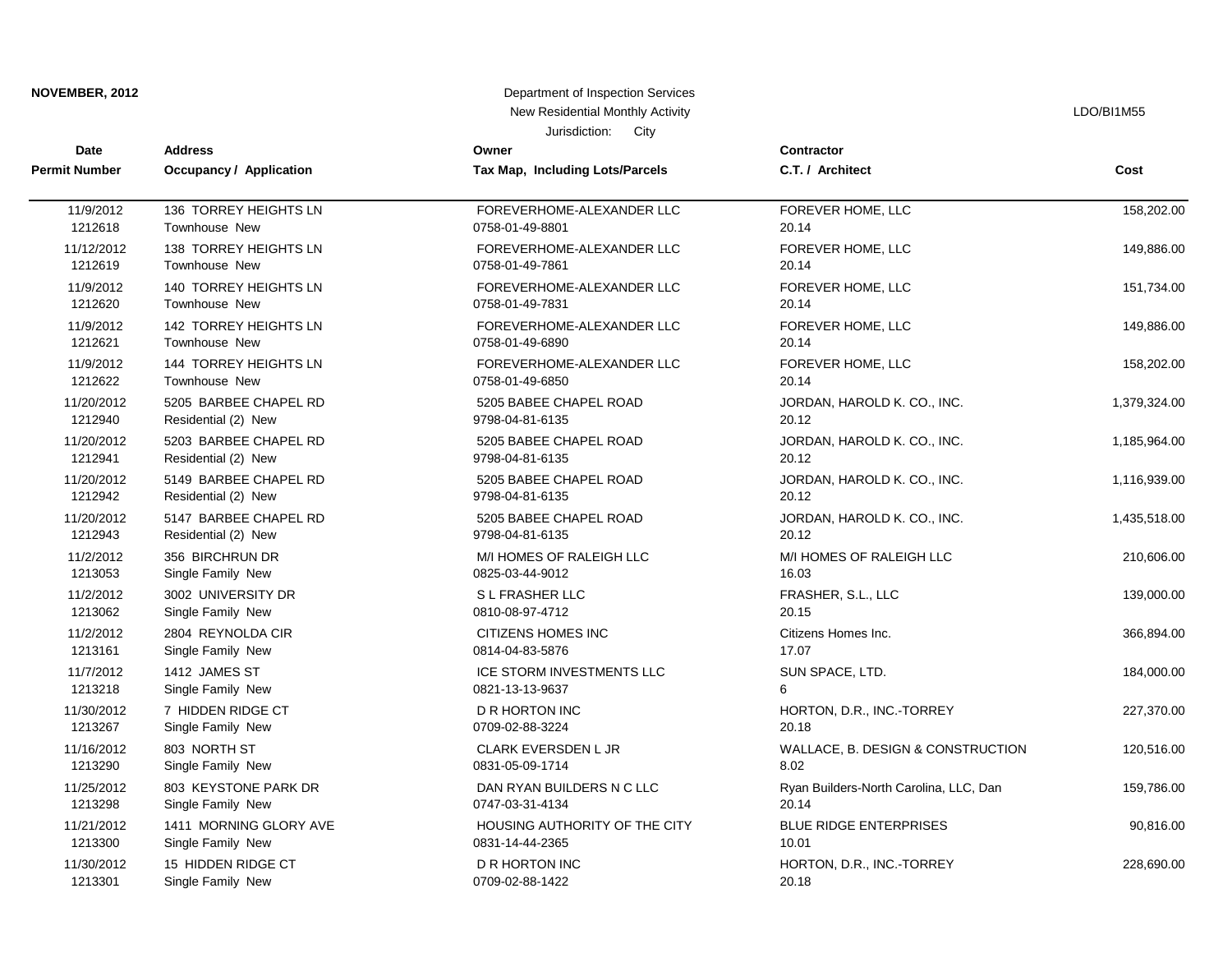# Jurisdiction: City **NOVEMBER, 2012** Department of Inspection Services New Residential Monthly Activity **Little Struck and Activity** LDO/BI1M55

| Date                 | <b>Address</b>          | Juliaulululi.<br>با اب<br>Owner        | Contractor                        |            |
|----------------------|-------------------------|----------------------------------------|-----------------------------------|------------|
| <b>Permit Number</b> | Occupancy / Application | <b>Tax Map, Including Lots/Parcels</b> | C.T. / Architect                  | Cost       |
| 11/2/2012            | 1319 HILL ST            | SABHA HISHAM                           | Pugh Enterprises, LLC, C B        | 8,500.00   |
| 1213309              | Townhouse New           | 0821-15-63-4669                        | $\overline{7}$                    |            |
| 11/2/2012            | 1321 HILL ST            | SABHA HISHAM                           | Pugh Enterprises, LLC, C B        | 8,500.00   |
| 1213310              | Townhouse New           | 0821-15-63-5605                        | 7                                 |            |
| 11/20/2012           | 610 LIBSON ST           | ASHTON RALEIGH RESIDENTIAL LLC         | Ashton Raleigh Residential L.L.C. | 187,400.00 |
| 1213316              | Townhouse New           | 0737-02-95-4987                        | 20.14                             |            |
| 11/20/2012           | 616 LIBSON ST           | ASHTON RALEIGH RESIDENTIAL LLC         | Ashton Raleigh Residential L.L.C. | 187,400.00 |
| 1213317              | Townhouse New           | 0737-02-95-4889                        | 20.14                             |            |
| 11/20/2012           | 612 LIBSON ST           | ASHTON RALEIGH RESIDENTIAL LLC         | Ashton Raleigh Residential L.L.C. | 168,650.00 |
| 1213318              | Townhouse New           | 0737-02-95-4984                        | 20.14                             |            |
| 11/20/2012           | 614 LIBSON ST           | ASHTON RALEIGH RESIDENTIAL LLC         | Ashton Raleigh Residential L.L.C. | 168,650.00 |
| 1213319              | Townhouse New           | 0737-02-95-4982                        | 20.14                             |            |
| 11/21/2012           | 545 LIBSON ST           | ASHTON RALEIGH RESIDENTIAL LLC         | Ashton Raleigh Residential L.L.C. | 187,400.00 |
| 1213320              | Townhouse New           | 0737-02-96-6127                        | 20.14                             |            |
| 11/21/2012           | 547 LIBSON ST           | ASHTON RALEIGH RESIDENTIAL LLC         | Ashton Raleigh Residential L.L.C. | 168,650.00 |
| 1213321              | Townhouse New           | 0737-02-96-6124                        | 20.14                             |            |
| 11/21/2012           | 549 LIBSON ST           | ASHTON RALEIGH RESIDENTIAL LLC         | Ashton Raleigh Residential L.L.C. | 168,650.00 |
| 1213322              | Townhouse New           | 0737-02-96-6122                        | 20.14                             |            |
| 11/21/2012           | 551 LIBSON ST           | ASHTON RALEIGH RESIDENTIAL LLC         | Ashton Raleigh Residential L.L.C. | 178,175.00 |
| 1213323              | Townhouse New           | 0737-02-96-6121                        | 20.14                             |            |
| 11/21/2012           | 553 LIBSON ST           | ASHTON RALEIGH RESIDENTIAL LLC         | Ashton Raleigh Residential L.L.C. | 139,650.00 |
| 1213324              | Townhouse New           | 0737-02-96-6019                        | 20.14                             |            |
| 11/21/2012           | 557 LIBSON ST           | ASHTON RALEIGH RESIDENTIAL LLC         | Ashton Raleigh Residential L.L.C. | 187,400.00 |
| 1213325              | Townhouse New           | 0737-02-96-6016                        | 20.14                             |            |
| 11/16/2012           | 2233 TANNERS MILL DR    | NC PROPERTIES II LLC                   | Lennar Carolinas, LLC             | 152,790.00 |
| 1213336              | Single Family New       | 0850-01-06-0326                        | 18.05                             |            |
| 11/9/2012            | 212 HOLLY BLOSSOM DR    | LENNAR CAROLINAS LLC                   | Lennar Carolinas, LLC             | 179,718.00 |
| 1213337              | Single Family New       | 0860-01-16-3428                        | 18.05                             |            |
| 11/30/2012           | 544 LIBSON ST           | ASHTON RALEIGH RESIDENTIAL LLC         | Ashton Raleigh Residential L.L.C. | 187,400.00 |
| 1213341              | Townhouse New           | 0737-02-96-5109                        | 20.14                             |            |
| 11/30/2012           | 548 LIBSON ST           | ASHTON RALEIGH RESIDENTIAL LLC         | Ashton Raleigh Residential L.L.C. | 168,650.00 |
| 1213342              | Townhouse New           | 0737-02-96-5106                        | 20.14                             |            |
| 11/30/2012           | 550 LIBSON ST           | ASHTON RALEIGH RESIDENTIAL LLC         | Ashton Raleigh Residential L.L.C. | 178,175.00 |
| 1213343              | Townhouse New           | 0737-02-96-4194                        | 20.14                             |            |
| 11/30/2012           | 552 LIBSON ST           | ASHTON RALEIGH RESIDENTIAL LLC         | Ashton Raleigh Residential L.L.C. | 168,650.00 |
| 1213344              | Townhouse New           | 0737-02-96-4193                        | 20.14                             |            |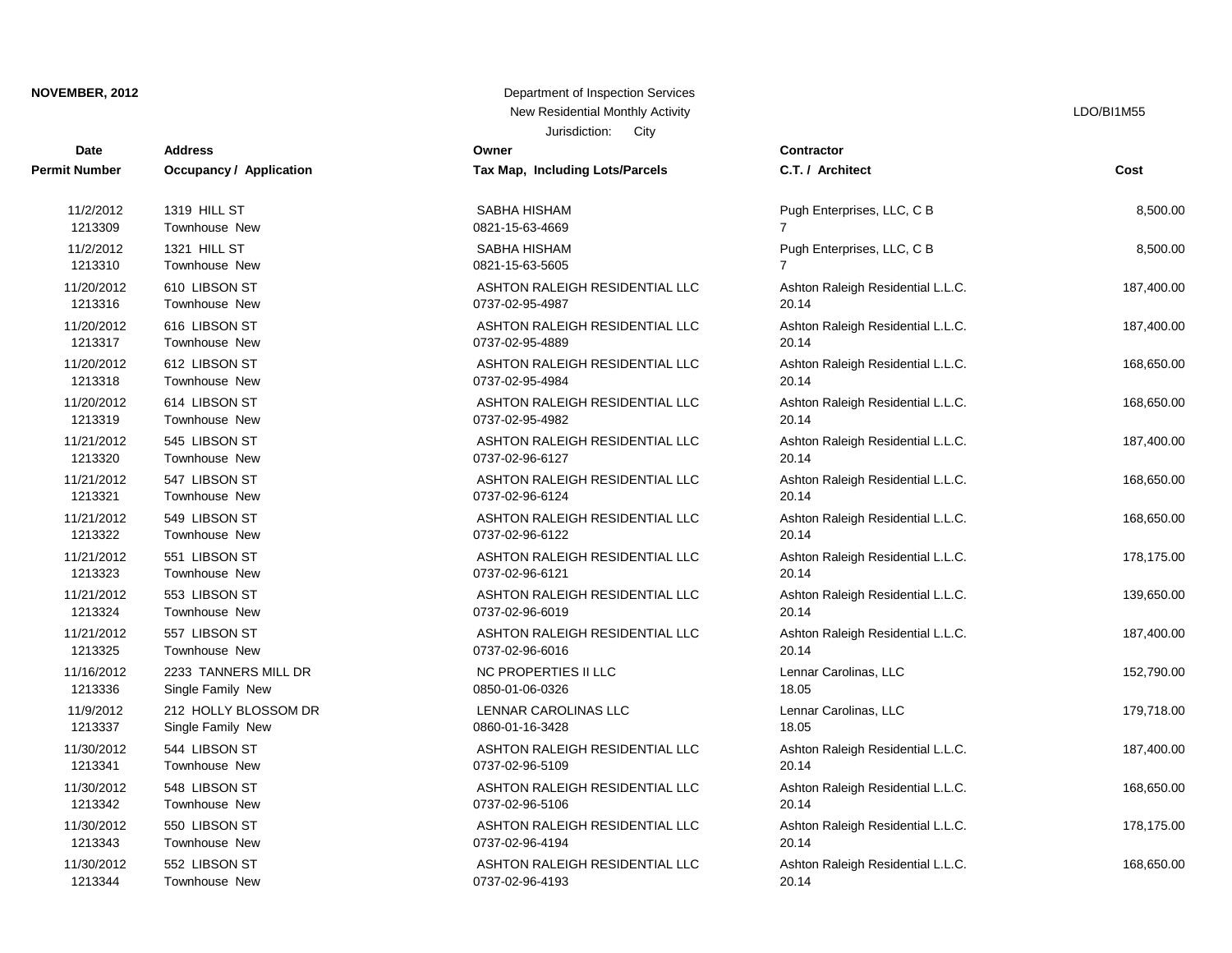### **NOVEMBER, 2012** Department of Inspection Services Services Services Services Services Services Services Services

| <b>Date</b>          | <b>Address</b>                 | Owner                                 | Contractor        |
|----------------------|--------------------------------|---------------------------------------|-------------------|
| <b>Permit Number</b> | <b>Occupancy / Application</b> | Tax Map, Including Lots/Parcels       | C.T. / Arch       |
| 11/30/2012           | 556 LIBSON ST                  | ASHTON RALEIGH RESIDENTIAL LLC        | <b>Ashton Rak</b> |
| 1213345              | <b>Townhouse New</b>           | 0737-02-96-4190                       | 20.14             |
| 11/14/2012           | 4 OXMOOR DR                    | HEARTHSTONE MULTI-ASSET ENTITY        | <b>BEAZER H</b>   |
| 1213357              | Single Family New              | 0840-04-93-5073                       | 18.05             |
| 11/14/2012           | 20 OXMOOR DR                   | HEARTHSTONE MULTI-ASSET ENTITY        | <b>BEAZER H</b>   |
| 1213358              | Single Family New              | 0840-04-93-2093                       | 18.05             |
| 11/14/2012           | 21 OXMOOR DR                   | <b>HEARTHSTONE MULTI-ASSET ENTITY</b> | <b>BEAZER H</b>   |
| 1213359              | Single Family New              | 0840-04-92-3876                       | 18.05             |
| 11/27/2012           | 123 TORREY HEIGHTS LN          | FOREVERHOME-ALEXANDER LLC             | <b>FOREVER</b>    |
| 1213370              | <b>Townhouse New</b>           | 0758-02-59-0722                       | 20.14             |
| 11/27/2012           | 121 TORREY HEIGHTS LN          | FOREVERHOME-ALEXANDER LLC             | <b>FOREVER</b>    |
| 1213372              | <b>Townhouse New</b>           | 0758-02-59-0745                       | 20.14             |
| 11/27/2012           | 119 TORREY HEIGHTS LN          | FOREVERHOME-ALEXANDER LLC             | <b>FOREVER</b>    |
| 1213373              | <b>Townhouse New</b>           | 0758-02-59-0768                       | 20.14             |
| 11/27/2012           | 117 TORREY HEIGHTS LN          | FOREVERHOME-ALEXANDER LLC             | <b>FOREVER</b>    |
| 1213374              | <b>Townhouse New</b>           | 0758-02-59-0872                       | 20.14             |
| 11/14/2012           | 3 HIDDEN RIDGE CT              | <b>D R HORTON INC</b>                 | HORTON,           |
| 1213385              | Single Family New              | 0709-02-88-4251                       | 20.18             |
| 11/13/2012           | 1408 SHILEY DR                 | D R HORTON INC-TORREY                 | HORTON, I         |
| 1213386              | Single Family New              | 0834-04-81-2528                       | 17.08             |
| 11/13/2012           | 4610 MARENA PL                 | PRESNELL STEPHEN M                    | Meritage H        |
| 1213388              | Single Family New              | 0709-03-14-2518                       | 20.18             |
| 11/26/2012           | 2232 TANNERS MILL DR           | NC PROPERTIES II LLC                  | Lennar Car        |
| 1213390              | Single Family New              | 0840-02-96-9169                       | 18.05             |
| 11/15/2012           | 1008 WOOD MEADOW LN            | <b>BILL CLARK HOMES OF RALEIGH</b>    | <b>CLARK HO</b>   |
| 1213402              | Single Family New              | 0759-01-06-1357                       | 18.05             |
| 11/15/2012           | 328 WINDRUSH LN                | HEARTHSTONE MULTI-ASSET ENTITY        | <b>BEAZER H</b>   |
| 1213404              | Single Family New              | 0840-04-93-4388                       | 18.05             |
| 11/21/2012           | 1 PICKARD PL                   | <b>D R HORTON INC</b>                 | HORTON,           |
| 1213413              | Single Family New              | 0850-03-01-7530                       | 18.05             |
| 11/16/2012           | 4701 MYRA GLEN PL              | <b>MERITAGE HOMES OF NORTH</b>        | Meritage H        |
| 1213414              | Single Family New              | 0709-03-14-5791                       | 20.18             |
| 11/20/2012           | 2 BEE HILL PL                  | LAKEFIELD FARM LLC                    | Weekley H         |
| 1213415              | Single Family New              | 0813-01-38-6272                       | 17.07             |
| 11/20/2012           | 3201 HORSEBARN DR              | LAKEFIELD FARM LLC                    | Weekley Ho        |
| 1213419              | Single Family New              | 0813-01-38-8200                       | 17.07             |

| Department of Inspection Services |      |
|-----------------------------------|------|
| New Residential Monthly Activity  |      |
| Jurisdiction:                     | City |

LDO/BI1M55

| <b>Date</b> | <b>Address</b>                 | Owner                           | Contractor                             |            |
|-------------|--------------------------------|---------------------------------|----------------------------------------|------------|
| it Number   | <b>Occupancy / Application</b> | Tax Map, Including Lots/Parcels | C.T. / Architect                       | Cost       |
| 11/30/2012  | 556 LIBSON ST                  | ASHTON RALEIGH RESIDENTIAL LLC  | Ashton Raleigh Residential L.L.C.      | 187,400.00 |
| 1213345     | Townhouse New                  | 0737-02-96-4190                 | 20.14                                  |            |
| 11/14/2012  | 4 OXMOOR DR                    | HEARTHSTONE MULTI-ASSET ENTITY  | <b>BEAZER HOMES CORP.</b>              | 215,358.00 |
| 1213357     | Single Family New              | 0840-04-93-5073                 | 18.05                                  |            |
| 11/14/2012  | 20 OXMOOR DR                   | HEARTHSTONE MULTI-ASSET ENTITY  | <b>BEAZER HOMES CORP.</b>              | 239,118.00 |
| 1213358     | Single Family New              | 0840-04-93-2093                 | 18.05                                  |            |
| 11/14/2012  | 21 OXMOOR DR                   | HEARTHSTONE MULTI-ASSET ENTITY  | <b>BEAZER HOMES CORP.</b>              | 196,548.00 |
| 1213359     | Single Family New              | 0840-04-92-3876                 | 18.05                                  |            |
| 11/27/2012  | 123 TORREY HEIGHTS LN          | FOREVERHOME-ALEXANDER LLC       | FOREVER HOME, LLC                      | 156,420.00 |
| 1213370     | Townhouse New                  | 0758-02-59-0722                 | 20.14                                  |            |
| 11/27/2012  | 121 TORREY HEIGHTS LN          | FOREVERHOME-ALEXANDER LLC       | FOREVER HOME, LLC                      | 149,952.00 |
| 1213372     | <b>Townhouse New</b>           | 0758-02-59-0745                 | 20.14                                  |            |
| 11/27/2012  | 119 TORREY HEIGHTS LN          | FOREVERHOME-ALEXANDER LLC       | FOREVER HOME, LLC                      | 148,104.00 |
| 1213373     | Townhouse New                  | 0758-02-59-0768                 | 20.14                                  |            |
| 11/27/2012  | 117 TORREY HEIGHTS LN          | FOREVERHOME-ALEXANDER LLC       | FOREVER HOME, LLC                      | 156,420.00 |
| 1213374     | <b>Townhouse New</b>           | 0758-02-59-0872                 | 20.14                                  |            |
| 11/14/2012  | 3 HIDDEN RIDGE CT              | D R HORTON INC                  | HORTON, D.R., INC.-TORREY              | 153,780.00 |
| 1213385     | Single Family New              | 0709-02-88-4251                 | 20.18                                  |            |
| 11/13/2012  | 1408 SHILEY DR                 | D R HORTON INC-TORREY           | HORTON, D.R., INC.-TORREY              | 167,442.00 |
| 1213386     | Single Family New              | 0834-04-81-2528                 | 17.08                                  |            |
| 11/13/2012  | 4610 MARENA PL                 | PRESNELL STEPHEN M              | Meritage Homes of North Carolina, Inc. | 225,126.00 |
| 1213388     | Single Family New              | 0709-03-14-2518                 | 20.18                                  |            |
| 11/26/2012  | 2232 TANNERS MILL DR           | <b>NC PROPERTIES II LLC</b>     | Lennar Carolinas, LLC                  | 152,130.00 |
| 1213390     | Single Family New              | 0840-02-96-9169                 | 18.05                                  |            |
| 11/15/2012  | 1008 WOOD MEADOW LN            | BILL CLARK HOMES OF RALEIGH     | CLARK HOMES OF RALEIGH, LLC, BILL      | 237,072.00 |
| 1213402     | Single Family New              | 0759-01-06-1357                 | 18.05                                  |            |
| 11/15/2012  | 328 WINDRUSH LN                | HEARTHSTONE MULTI-ASSET ENTITY  | <b>BEAZER HOMES CORP.</b>              | 215,358.00 |
| 1213404     | Single Family New              | 0840-04-93-4388                 | 18.05                                  |            |
| 11/21/2012  | 1 PICKARD PL                   | <b>D R HORTON INC</b>           | HORTON, D.R., INC.-TORREY              | 231,000.00 |
| 1213413     | Single Family New              | 0850-03-01-7530                 | 18.05                                  |            |
| 11/16/2012  | 4701 MYRA GLEN PL              | MERITAGE HOMES OF NORTH         | Meritage Homes of North Carolina, Inc. | 358,050.00 |
| 1213414     | Single Family New              | 0709-03-14-5791                 | 20.18                                  |            |
| 11/20/2012  | 2 BEE HILL PL                  | LAKEFIELD FARM LLC              | Weekley Homes, L.P.                    | 366,820.00 |
| 1213415     | Single Family New              | 0813-01-38-6272                 | 17.07                                  |            |
| 11/20/2012  | 3201 HORSEBARN DR              | <b>LAKEFIELD FARM LLC</b>       | Weekley Homes, L.P.                    | 322,005.00 |
| 1213419     | Single Family New              | 0813-01-38-8200                 | 17.07                                  |            |